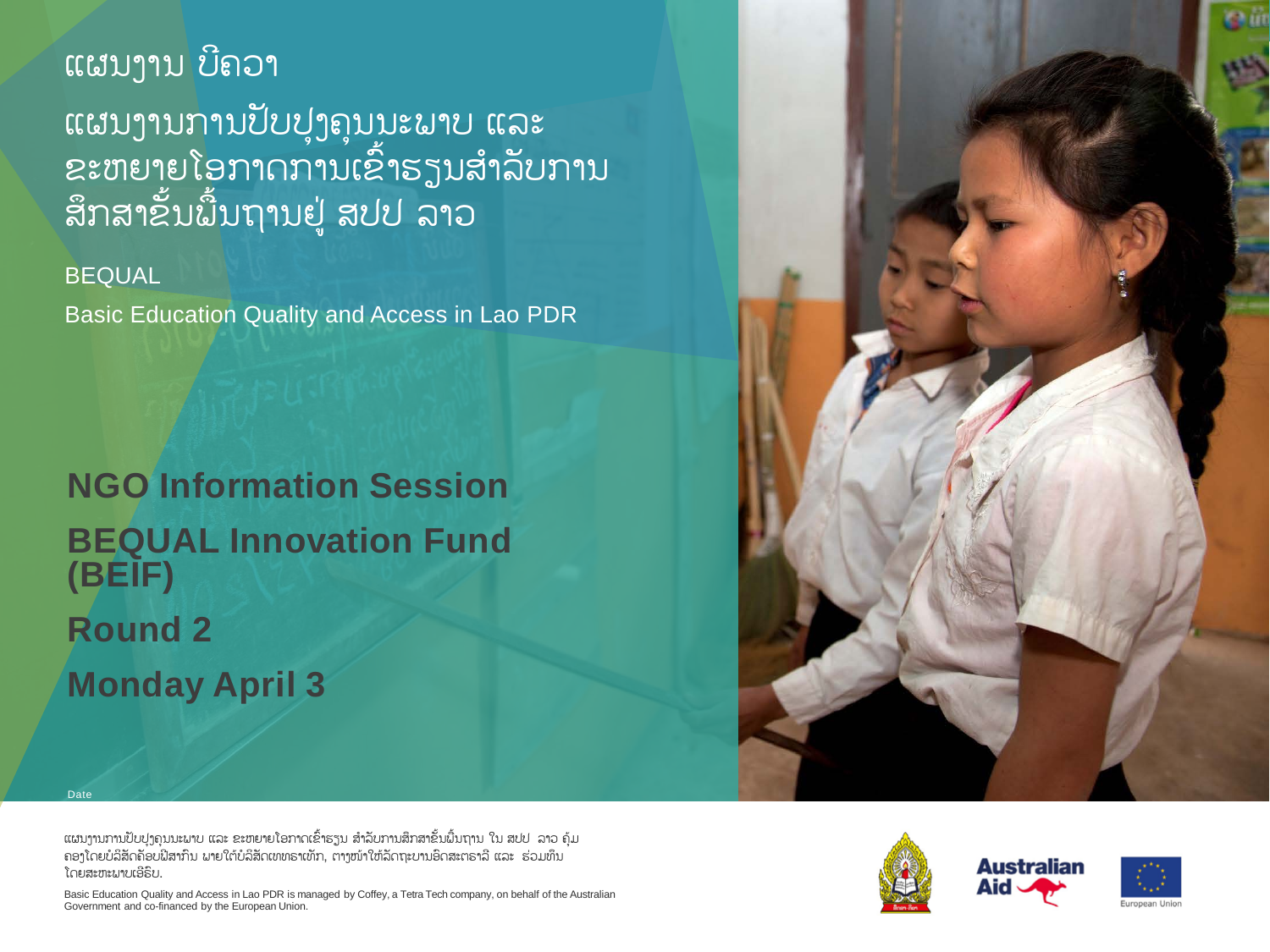# What is the BEIF **Eligibility**

The BEIF is designed to encourage new thinking and new ways of working in basic education,

The BEIF provides funds to pilot new approaches:

- to see if they are successful, and
- whether they are suitable for more widespread implementation.

The BEIF can award grants to MoES and other agencies at provincial and district levels, NGOs and private sector organisations whose proposals for innovative activities meet the conditions set out on the BEIF Guidelines.

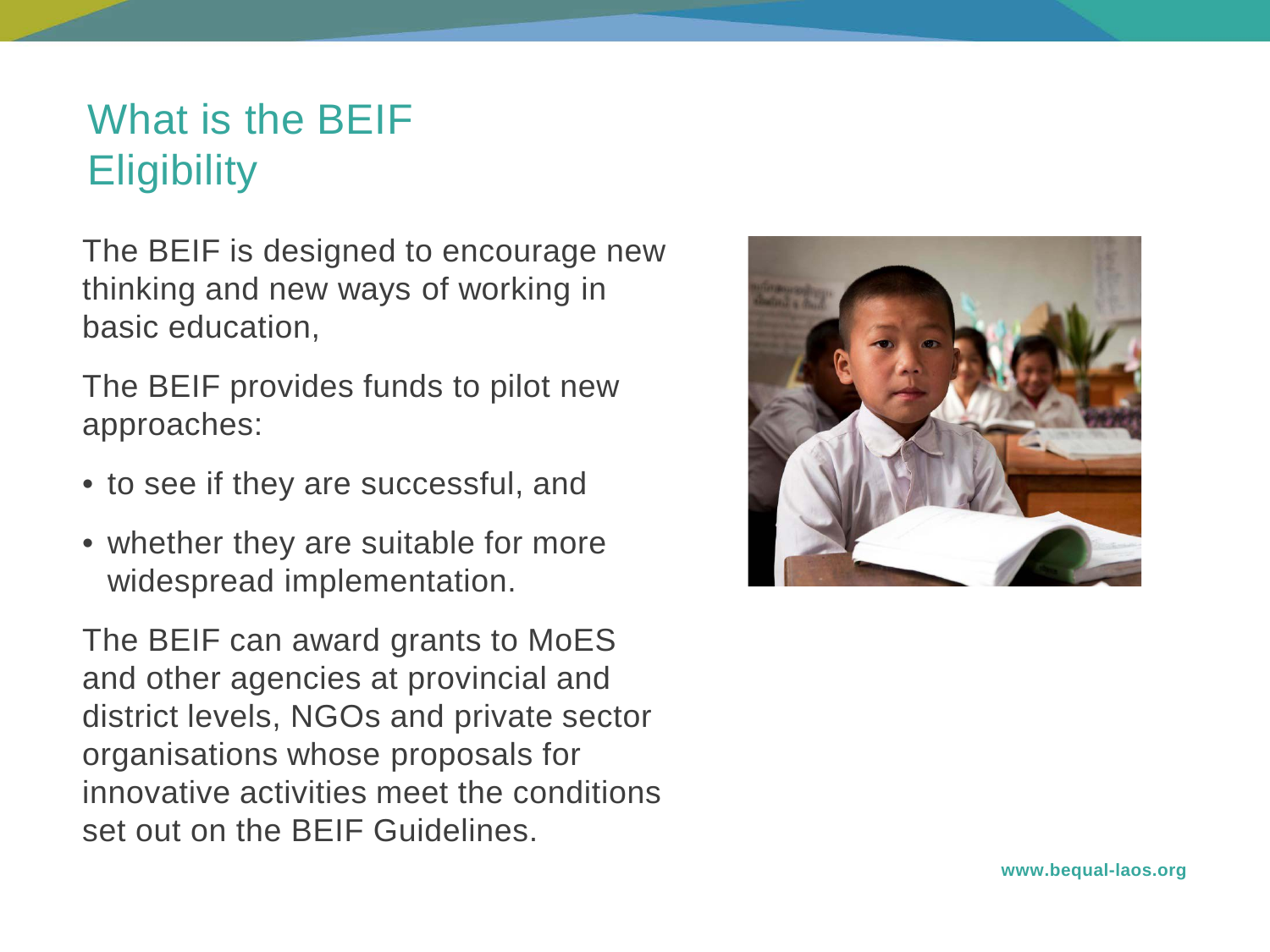#### Eligibility Criteria

Must be a legal entity in Lao PDR

- Either as a Private Entity or
- An NGO or NPA
- Must be able to open a bank account

If the organisation is an NGO or NPA a written agreement from a PESS or DESB is required

If the application is made by a consortium:

• all members of the consortium must individually meet the criteria, with one member of the consortium taking responsibility for the financial allocation and for the achievement of results

A BEIF application cannot be for additional funding for existing programs, plans, or activities.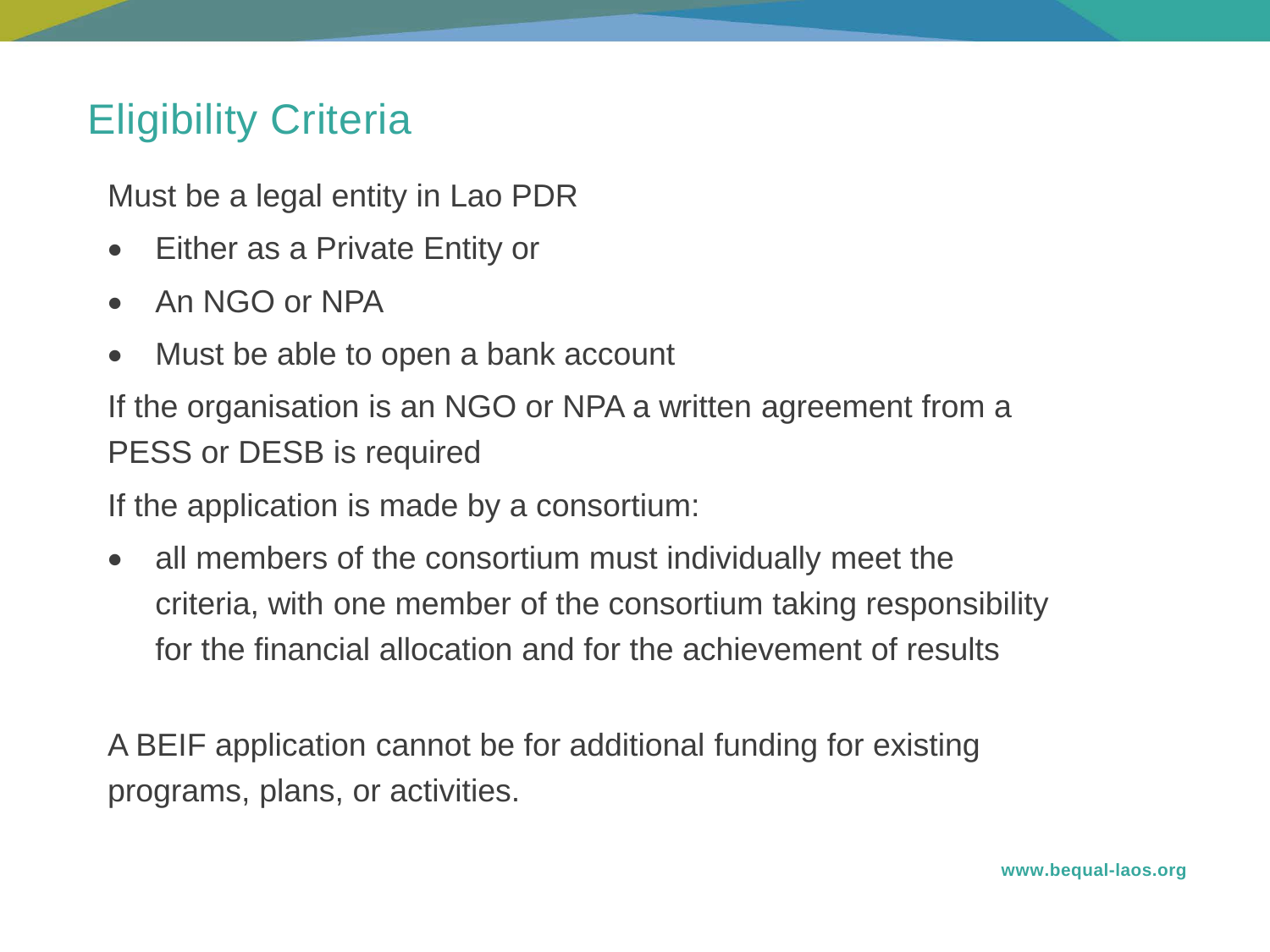#### How Much can be Applied for?

- 1. Grants can range from Australian Dollar (AUD) 10,000 up to a maximum of AUD 160,000.
- 2. The BEIF grant application is a competitive process
- 3. Funding will be awarded to those organisations whose proposals best reflect:
	- The goals of BEQUAL,
	- The goals of BEIF, and
	- have the best potential to improve basic education delivery and outcomes.
- 4. The maximum duration of any grant implementation is two years from date of approval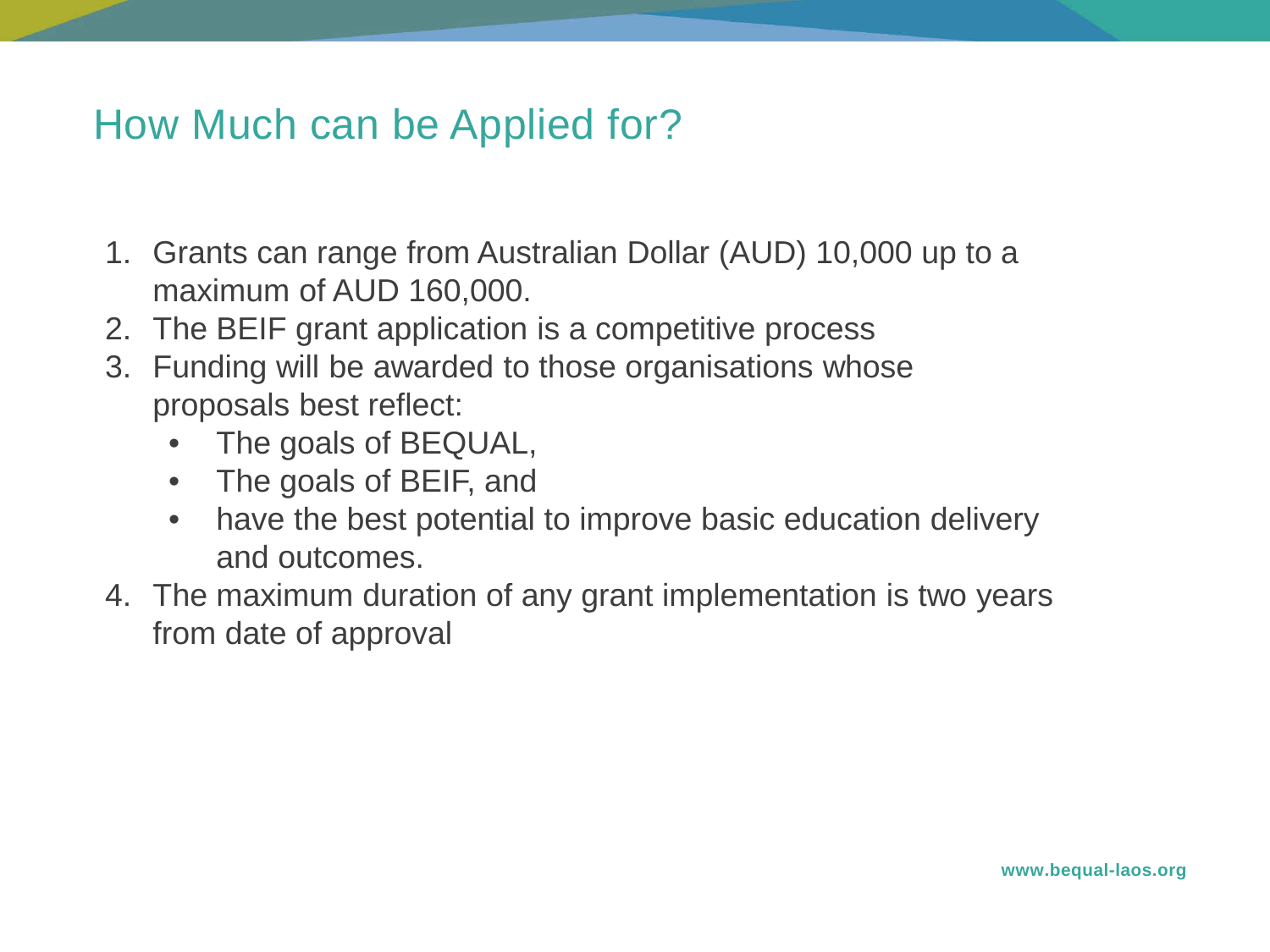# Application Process

- 1. The deadline for submission of Concept Notes is **5:00 pm 24 April 2017.**
	- Concept Notes must conform to the template provided
	- Maximum length 4 A4 pages
	- Applications for BEIF funding may be submitted in either Lao or English.
- 2. Applicants whose Concept Notes meet the selection criteria will be notified by 8 May 2017 and will be invited to write full proposals.
- 3. Full proposals will be due on 2 June 2017 these will include full implementation and financial details.
- 4. Final approval for grants under the 2017 BEIF are expected to be approved at the end of June and funds released in late July 2017.
- 5. BEIF Guidelines and an application for can be downloaded from: www.bequal-laos.org.

BEQUAL reserves the right to adjust other dates as appropriate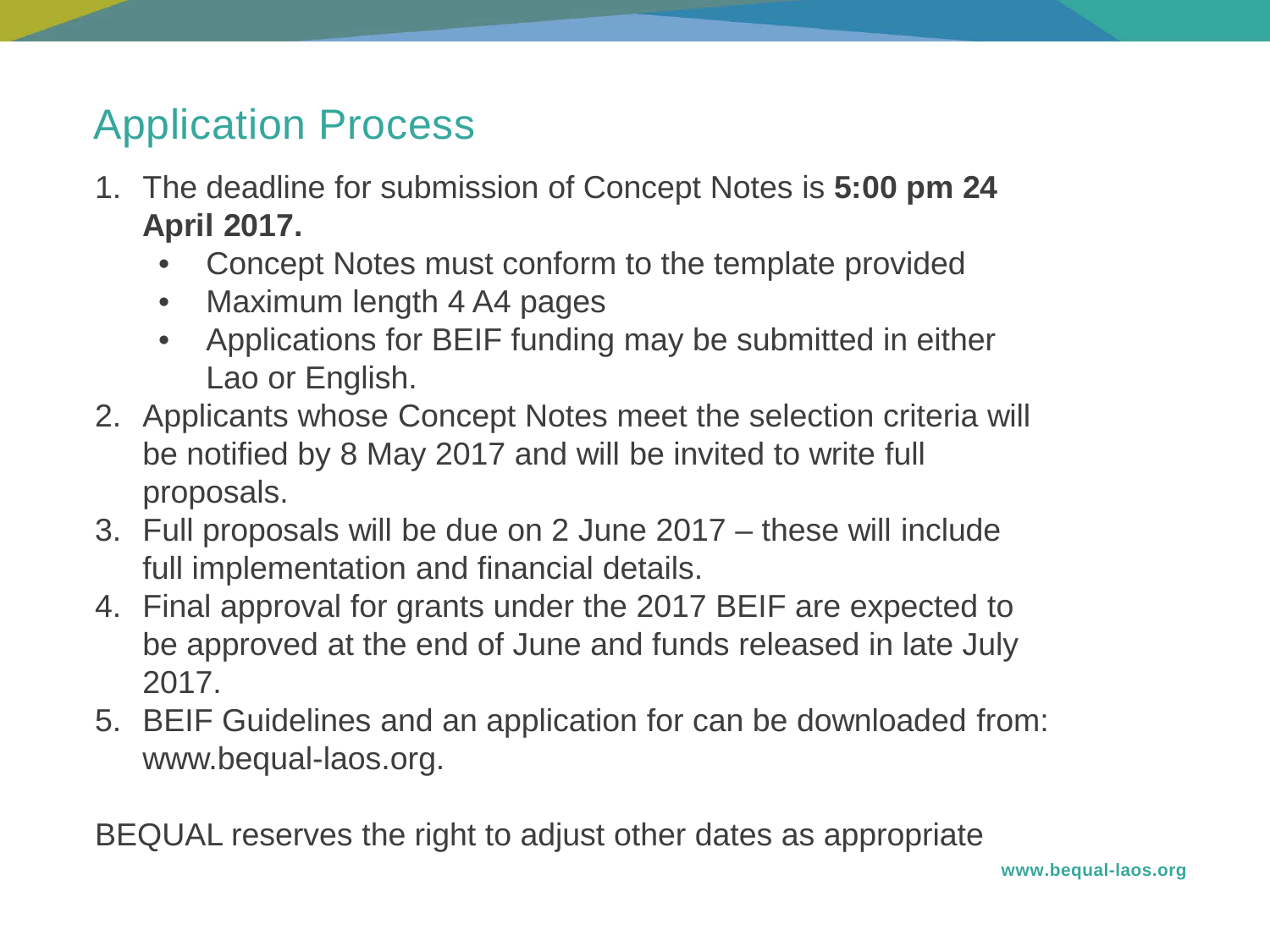### Selection Criteria – Four Considerations

**Should be innovative.** That is, they introduce into the delivery of basic education something new, different and inventive.

Must show they will have a measurable and positive impact on educational outcomes for ethnic and/or disabled girls and boys. Must have relevance to the BEQUAL KRAs and goal of the BEIF, as well as having a direct relevance to the needs of the district

**Should be Sustainable.** Proposals must demonstrate the credibility of the proposed intervention by demonstrating that there is a logical link between the proposed inputs and both the short-term outcomes and long-term goals. The activities should include the participation of PESS or DESBs, communities, and/or local groups involved in the delivery of basic education, in order to ensure the longer term sustainability of any positive outcomes

**www.bequal-laos.org Scalable.** The innovation must be designed to pilot activities and demonstrate success, then allow for implementation to be introduced on a wider scale. This will increase its potential for broader support and impact across MOES and the schools. Scalability includes the aspect of ongoing cost effectiveness, in order to promote and disseminate the importance of low-cost interventions in the local context.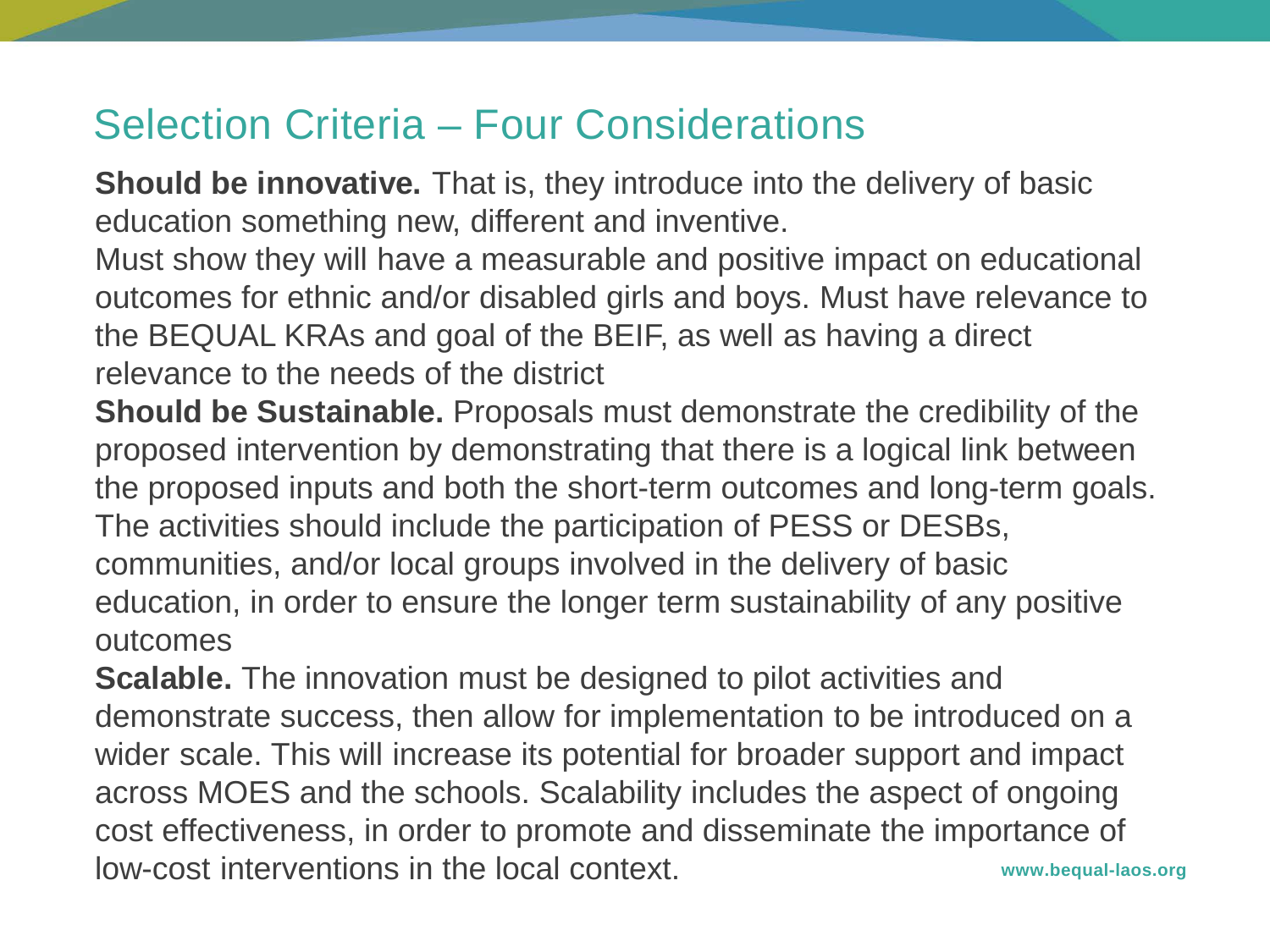### Selection Criteria

#### **Proposed BEIF supported innovations must have a strong level of ownership from PESS/DESB and commitment from partner organisations and agencies.**

This would best be demonstrated by the commitment of a proportion of partner organisations' and agencies' own resources to the proposed innovation. Organisational or agency contributions can include staff time, vehicles, facilities and other support costs, as well as monetary contributions towards the funding of the proposed activities. PESS/DESB commitment can be "in-kind" support.

| <b>BIEF Technical Selection Criteria</b>    |            |     | <b>Percentage</b><br>Weighting |
|---------------------------------------------|------------|-----|--------------------------------|
| <b>Innovation, Impact &amp; Relevance</b>   | Innovation | 10% |                                |
|                                             | Impact     | 15% |                                |
|                                             | Relevance  | 10% | 35%                            |
| <b>Credibility &amp; Sustainability</b>     |            |     | 25%                            |
| <b>Scalability &amp; Cost Effectiveness</b> |            |     | 20%                            |
| <b>Ownership &amp; Commitment</b>           |            |     | 20%                            |
| <b>Total</b>                                |            |     | 100%                           |

**www.bequal-laos.org**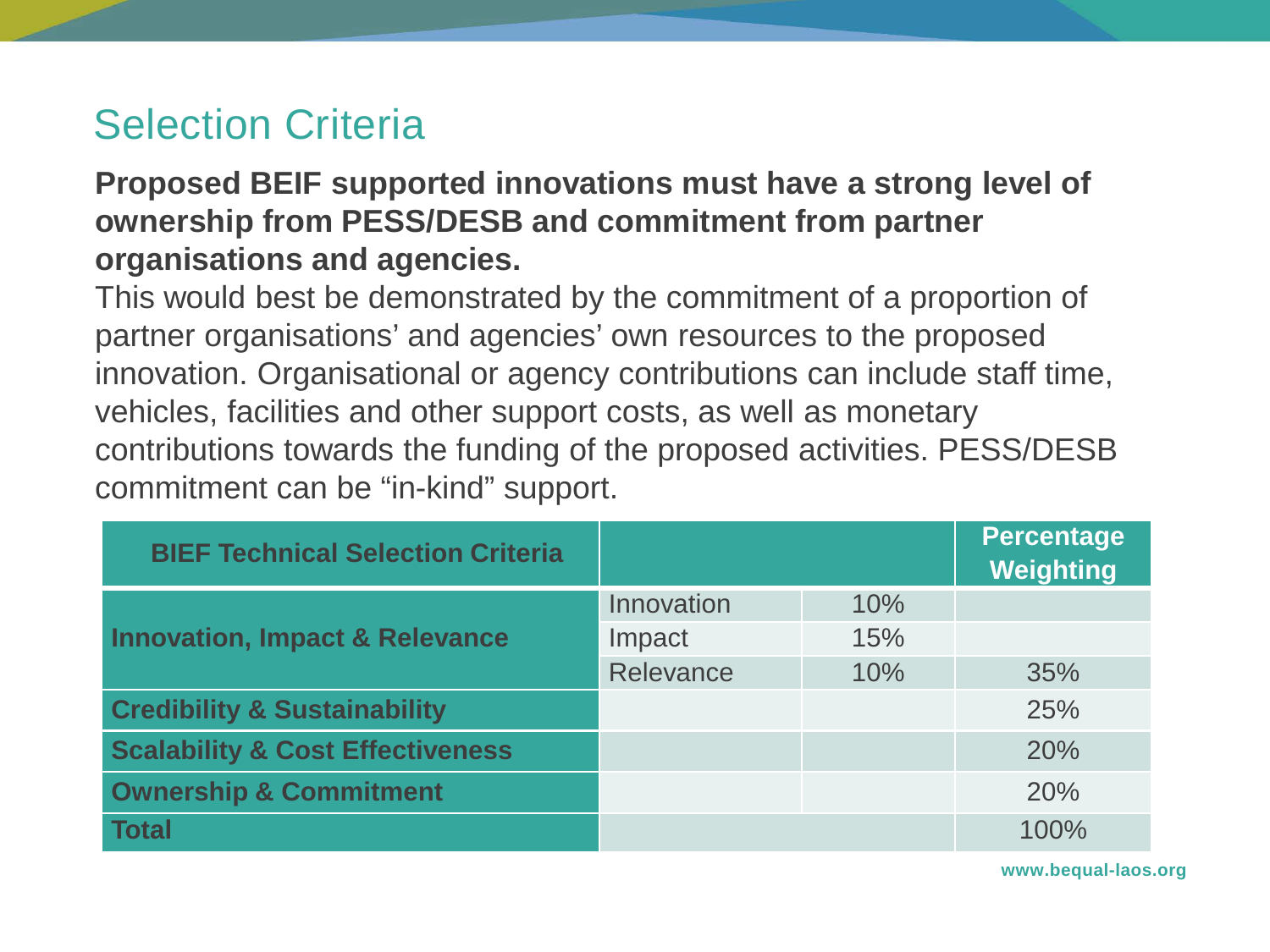## Examples of Appropriate Submissions

- Piloting new approaches to teaching Lao Language to boys and girls who do not have Lao as their mother tongue with an emphasis on those Districts where Grade 1 repetition and dropout rates are high
- Action at community level to increase acceptance of, and demand for, girls' education This includes new approaches to help ensure that girls from disadvantaged backgrounds are more fully supported by their families, communities and education authorities in order that they attend and stay at primary school, and also activities that involve adult and adolescent women in remote areas acting as mentors and champions for girls' education.
- Piloting of new local curriculum content designed to strengthen learning outcomes at the school level and is conducted in cooperation and partnership with provincial or district education authorities
- The potential to use different methodologies in order to teach Lao language at grade 1 in predominantly ethnic schools in ways that improve literacy outcomes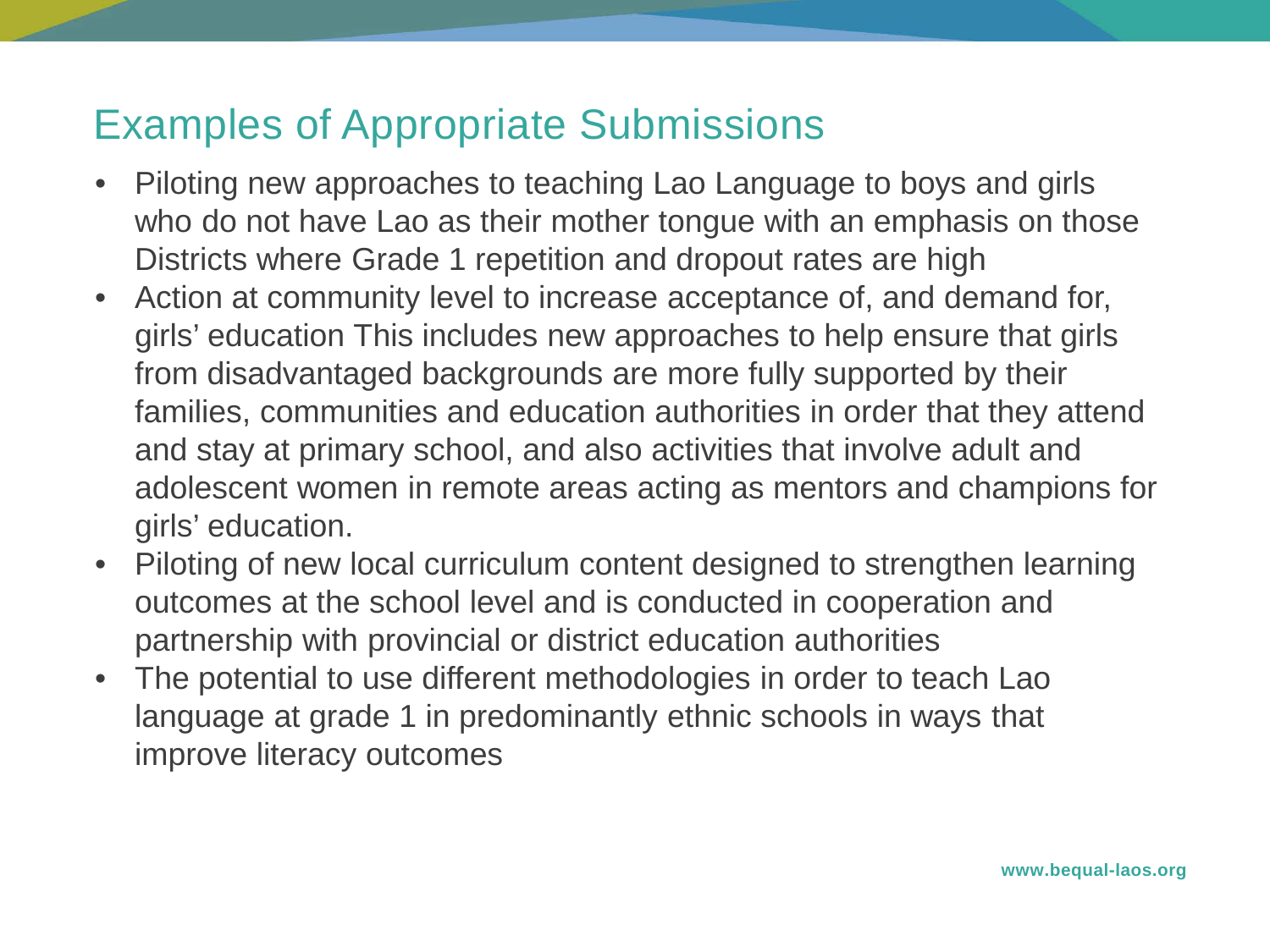#### Examples of Appropriate Submissions

- Piloting and use of new and/or appropriate technology
- Interventions that can improve learning readiness, mentoring and counselling activities, strategies for improved nutrition, as well as activities involving parent-child interactions.
- Activities that promote a culture of reading and learning
- Activities to support disabled girls and boys and those with learning difficulties to attend and succeed at school. Can include community activities or innovative resources that encourage greater inclusion of these disadvantaged girls and boys in basic education
- Teaching and learning activities that improve literacy, numeracy and conceptual understanding through involving students in researching and recording local customs, village oral history, flora and fauna, with the lesson plans developed and linked with the quality of curricular learning outcomes